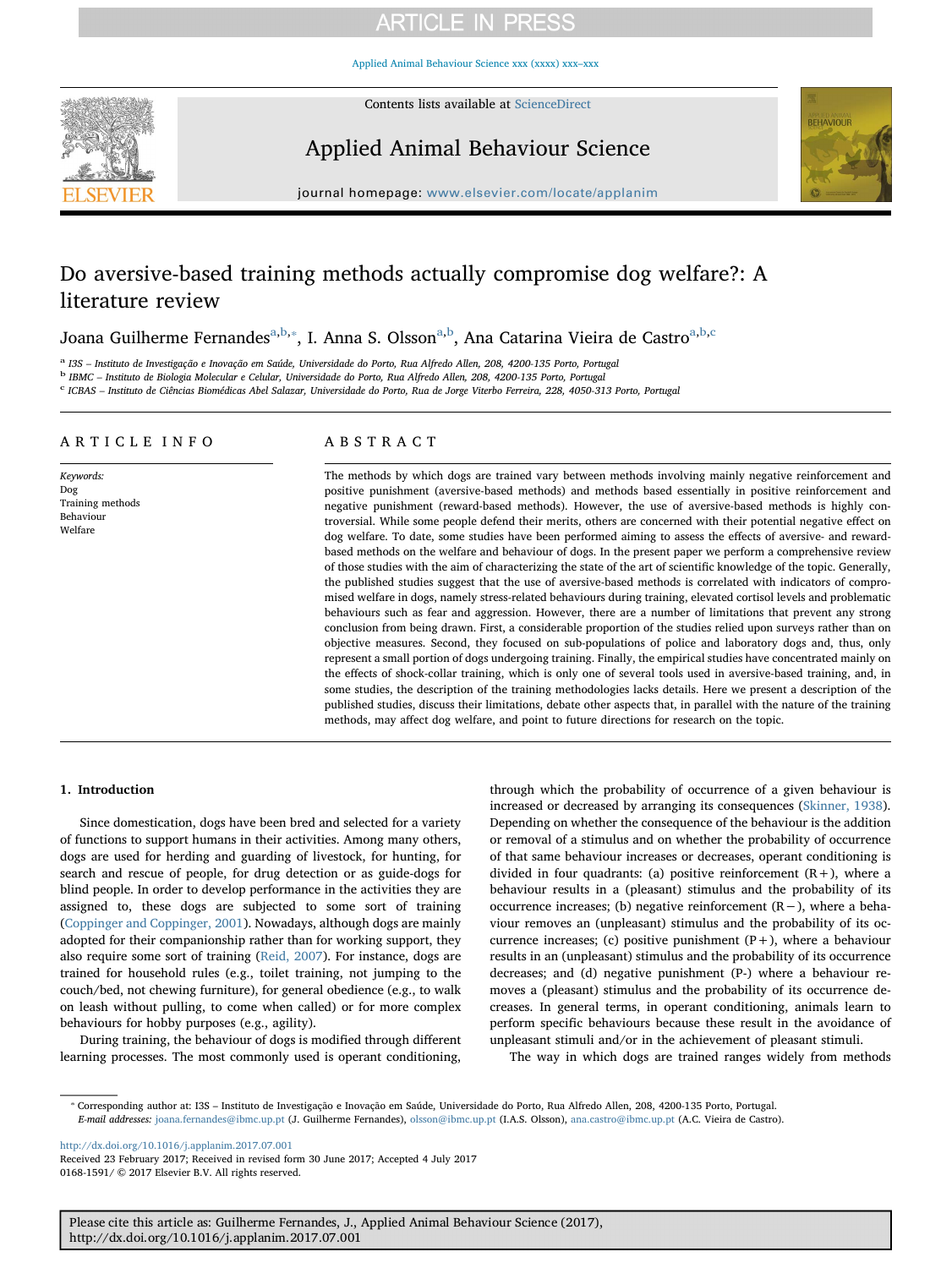involving mainly negative reinforcement and positive punishment (aversive-based techniques) to methods based essentially in positive reinforcement and negative punishment (reward-based techniques). In dog training, pleasant stimuli normally comprise vocal praise, stroking, food, interactive play and social contact, whereas unpleasant stimuli involve vocal and physical reprimands or inflicted pain or discomfort through tools specially designed for that goal, as, for example, shock and choke collars.

Learning through negative reinforcement and positive punishment has an important adaptive value, in that these mechanisms help animals to avoid and escape from dangerous or harmful situations. However, the use of aversive-based techniques in dog training has been mainly backed by the traditional view that dogs, like wolves, are pack animals, whose social organization encompasses a linear hierarchy, and that their behaviour is driven by a desire to be "dominant" or the "alpha" in the pack. This view extends to the dog-human relationship, in the sense that dogs are believed to view humans as a member of their pack. It has been widespread in the popular view as well as in the literature that, in order to prevent disobedience and aggression, humans must be hierarchically dominant over dogs and that the way to exert such dominance is to train them using confrontational and coercive methods (e.g., Landsberg et al., 2003). However, the last decade or so saw the emergence of a heated discussion on the validity and relevance of the dominance model regarding dog and wolf social behaviour and also regarding the human-dog relationship. Whereas the merits of the dominance model are still defended by some authors (e.g., Schilder et al., 2014), it has been extensively questioned by others (e.g., Bradshaw et al., 2016; Coppinger and Coppinger, 2001; Yin, 2009). Importantly, the idea that dogs and even wolves form linear hierarchies has been challenged, as well as the notions that dogs view humans as members of their packs and that humans should adopt an "alpha dog" role (e.g., Bradshaw et al., 2016; Coppinger and Coppinger, 2001; Yin, 2009). As a consequence, the use of gentler techniques to train dogs, centered in the use of positive reinforcement, has been gaining ground (e.g., Yin, 2009) and, in parallel, the use of aversive‐based techniques is becoming more and more controversial.

Besides the criticism of the validity of the dominance model, aversive‐based techniques have also been questioned for their potential negative effects on dog welfare. Several animal welfare, behaviour, training, canine and veterinary organisations all over the world have launched public statements discouraging the use of aversive-based methods on dog training (e.g., American Veterinary Society of Animal Behavior, 2007; Welfare in Dog Training, n.d.). Some aversive-based tools have indeed been legally banned in some countries. For example, shocks collars are not allowed in Austria, Denmark, Finland, Germany and Wales (Companion Animal Welfare Council, 2012). The major arguments are that aversive techniques can cause physical damage (e.g., the use of choke collars may cause injuries to the trachea or increase intraocular pressure) and lead to a number of undesirable behavioural consequences. There is some support for such consequences in early research into the undesirable side effects of using aversive methods for changing (human and non-human animal) behaviour. For example, punishment was shown to lead to negative emotional responses such as fear and anxiety and, consequently, to disturbances in learning and performance. Additionally, it was found that punishment can lead to the general suppression of all behaviours, including behaviours that can be of interest. A third major disadvantage is the fact that punishment can lead to aggressive responses either towards the person applying the aversive stimulus or whomever appears to be around (e.g., Azrin and Holz, 1966; Mazur, 2006). In the most extreme case, exposure to unpredictable and uncontrollable aversive stimuli can lead to a long-term, debilitating, depressive-like state in both human and non-human animals, referred to as learned helplessness (Maier and Seligman, 1976). On the other hand, advocates of aversive‐based methods assert that they are the most effective means to correct certain behaviours, such as poor recall or predatory behaviour and that, by giving dogs more

#### J. Guilherme Fernandes et al. *Applied Animal Behaviour Science xxx (xxxx) xxx–xxx*

freedom to explore the environment in safety, they indeed improve quality of life and welfare of dogs (e.g., Electronic Collar Manufacturers Association, n.d.; Gellman, 2012).

The claims of the opponents of aversive-based dog training methods appear then to have some support from these early data on the potential undesirable side effects of aversive methods. A recent review paper also argues that aversive-based methods compromise the mental and physical health of dogs (Ziv, 2017). Additionally, because in the view of author, this same literature shows that reward-based methods appear to be more effective than aversive‐based ones, he defends that the implementation of the latter should be avoided, and that some practices should even be made illegal. On the other hand, the Companion Animal Welfare Council, in a review of the arguments in favour and against the use of electronic pulse training aids in companion animal training concluded that there is a lack of scientific evidence on the matter (Companion Animal Welfare Council, 2012). In order to help solving the current controversy over the use of these training methods and to draw policy decisions on the matter, solid scientific evidence is needed. This evidence needs to come from research informed by expertise in animal behaviour and welfare and providing statistically valid results.

The goal of the present paper is to perform a comprehensive review of the scientific literature on the effects of different training methods in the welfare and behaviour of dogs. For the stronger level of evidence that statistically significant results provide, in the present paper only such findings are reported and discussed. With this review, we intend to provide the scientific community, the dog training and behaviour professionals and the policy makers with a comprehensive picture of the present scientific knowledge of the topic.

### 2. Methods

An advanced search was conducted on the ISI Web of Science<sup>®</sup> database with the query  $TS = "dog^*" AND "train^*" AND ("behavior^*")$ OR "stress" OR "perform\*" OR "health"). Results were refined to include original research articles, reviews, case reports, and reports written in English and Portuguese, published in journals of veterinary sciences, zoology, behavioural sciences, psychology, and anthropology. From the 913 references resulting from the search and after a triage (Fig. 1), we selected the articles addressing the effects of training methods on the welfare and behavioural problems of dogs. A case report was excluded from the sample, because it reports an isolated incident, which clearly limits the strength of the conclusions that can be drawn. Another study was excluded, because it does not allow disentangling the effect of the training method from the effect of a socialization programme, which was applied together with reward-based training. During the course of the analysis, four additional relevant articles that did not result from our search were found and included, ending with a sample of 14 articles.

## 3. Literature review: the effects of aversive-based and reward‐based training methods on dog welfare

## 3.1. Studies with direct observation of dog behaviour and welfare parameters

Nine of the reviewed papers report studies in which behaviour and welfare parameters were directly measured by the researchers. These include both studies where data were collected in and around the training situation and studies of dogs which had previously been trained with different methods. The different studies are presented in detail in Table 1.

#### 3.1.1. The effects of aversive-based methods

Different kinds of collars are used in aversive-based dog training. One is the electronic training collar (also known as shock collar or e‐collar), which consists of a collar-mounted device capable of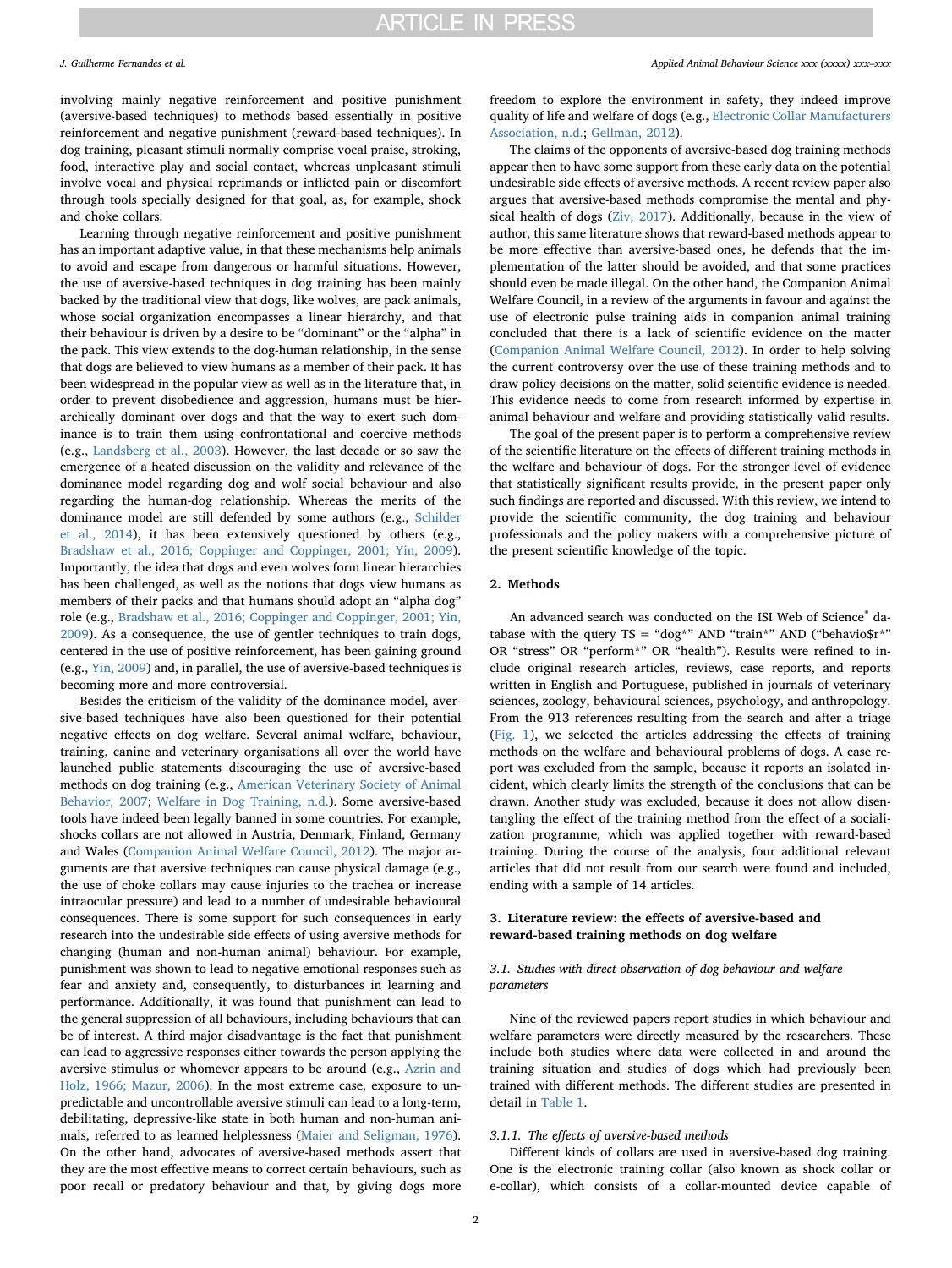



### J. Guilherme Fernandes et al. *Applied Animal Behaviour Science xxx (xxxx) xxx–xxx*

Fig. 1. Triage process. The first triage step involved reading each of the 913 abstracts and excluding all papers that were not related to dog training and behaviour. The second triage step excluded all papers that were not related to the effects of dog training methods on dog welfare and behavioural problems, one case study, and one empirical study, and included four papers related to effects of dog training methods on dog welfare that did not result from the initial web search. Consequently, 14 articles were reviewed.

delivering an electric shock to the neck (that can vary in intensity), causing discomfort and pain. Another one, the pinch collar, is a metal collar with prongs in its inner face, and it is used to implement  $P+$  or R− by applying pressure on the neck through the prongs, which causes discomfort and/or pain. A third one is the lemon spray collar, which is used to apply  $P+$  in the form of a spray of lemon juice to the dog's face.

The behaviour of two groups of police dogs, previously trained for protection work either with shock collars or without this device, was analysed during free walking on leash, obedience work and protection work, in a study conducted by Schilder and van der Borg (2004). Dogs previously trained with shock collars exhibited more stress-related behaviours than the control group, both within and outside the training context, as well as in training (obedience and protection work) and nontraining activities (free walking). In another study, Christiansen et al. (2001) evaluated the effects of exposure to electric shocks during training of hunting dogs to not attack sheep. Dogs underwent a test to evaluate their reaction to sudden encounters with different stimuli, in order to assess fear and anxiety. The test was performed twice: immediately before and one year after training. The authors found no general effect of the use of shock collars on fear and anxiety. To investigate the stress levels resulting from different ways of using the shock collar, Schalke et al. (2007) studied three groups of dogs. In the Aversion group, dogs received a shock if they touched a dummy prey, in the Here group dogs received a shock if not obeying a previously trained recall command and in the Random group the electric shock was delivered arbitrarily. The results showed significant differences in the cortisol levels of the three groups, with the Random group displaying the highest levels, followed by the Here group and with the lowest cortisol levels for the Aversion group. The authors related these differences to the differences in predictability and controllability in how shocks were administered in the three situations, with shocks being most predictable and controllable for the dogs in the Aversion group and completely unpredictable and uncontrollable for dogs in the Random group. They stated that the lowest cortisol levels shown by dogs trained for aversion to prey could be explained by the predictability (i.e., the electric pulse was delivered every time the animal touched the prey) and controllability of the electric pulse (i.e., by avoiding touching the prey, dogs avoided the electric shock). In turn, the highest cortisol levels shown by dogs to whom electric shocks were delivered randomly could be explained by the fact that they could not predict nor control the stimulus. Finally, the intermediate levels of cortisol shown by dogs trained to respond to a recall cue were probably due to the fact that these dogs could predict but not control the electric shocks. As hypothesized by the authors, because for this group the

recall cue had been previously trained but not in conjunction with the prey, dogs were able to predict the shocks because they associated punishment with non-compliance to return to the handler, but they were not able to control their initial reaction of chasing the prey. In one study, police dogs were trained with pinch and shock collars through P + to maintain a "heel" position with distractions. If the dogs failed to maintain the position,  $P+$  was applied. The results showed that dogs vocalized more often in response to the shock collar than to the pinch collar. There was no difference in cortisol levels between the two groups (Salgirli et al., 2012). Steiss et al. (2007) analysed the effect on physiological parameters of stress of using shock and lemon spray collars for reducing barking in dogs relinquished to shelters by their owners. Dogs were divided in three groups: shock collar group, lemon spray collar group, and control group (half of dogs wearing an inactivated shock collar, and the other half wearing an inactivated lemon spray collar). The results showed no significant differences in cortisol levels and in ACTH levels between the three groups.

#### 3.1.2. The effects of aversive-based versus reward-based methods

More recently, attention has been increasing at directly comparing the effects of aversive‐based techniques and reward-based techniques on dog welfare.

One study addressed the immediate reaction to aversive and appetitive stimuli. Haverbeke et al. (2008) studied pairs of military dogs and handlers, where the handlers used a mix of aversive (mainly pulling on the leash and hanging by the collar) and appetitive stimuli (mainly stroking and patting) during training. During performance of obedience and protection work exercises, the dogs exhibited a significantly lower body posture after aversive stimuli were presented than after the presentation of appetitive stimuli, suggesting that the former generated more stress than the latter.

Four studies compared the reaction of dogs systematically trained with aversive-based methods with dogs systematically trained with reward-based methods. In the study by Salgirli et al. (2012) reported in the previous section, the authors also compared the effects of aversivebased training methods (shock and pinch collars) with the effects of a reward-based method (a quitting signal). The quitting signal consisted of a conditioned signal for the withdrawal of a reward as a consequence of an undesirable behaviour (P−). The authors report that the quitting signal resulted in significantly higher cortisol levels than the pinch and the shock collar. However, this result is difficult to interpret, given that only four dogs learned the quitting signal. For this same reason the authors excluded the dogs that did not learn the quitting signal from the behavioural analysis, making it impossible to make a statistical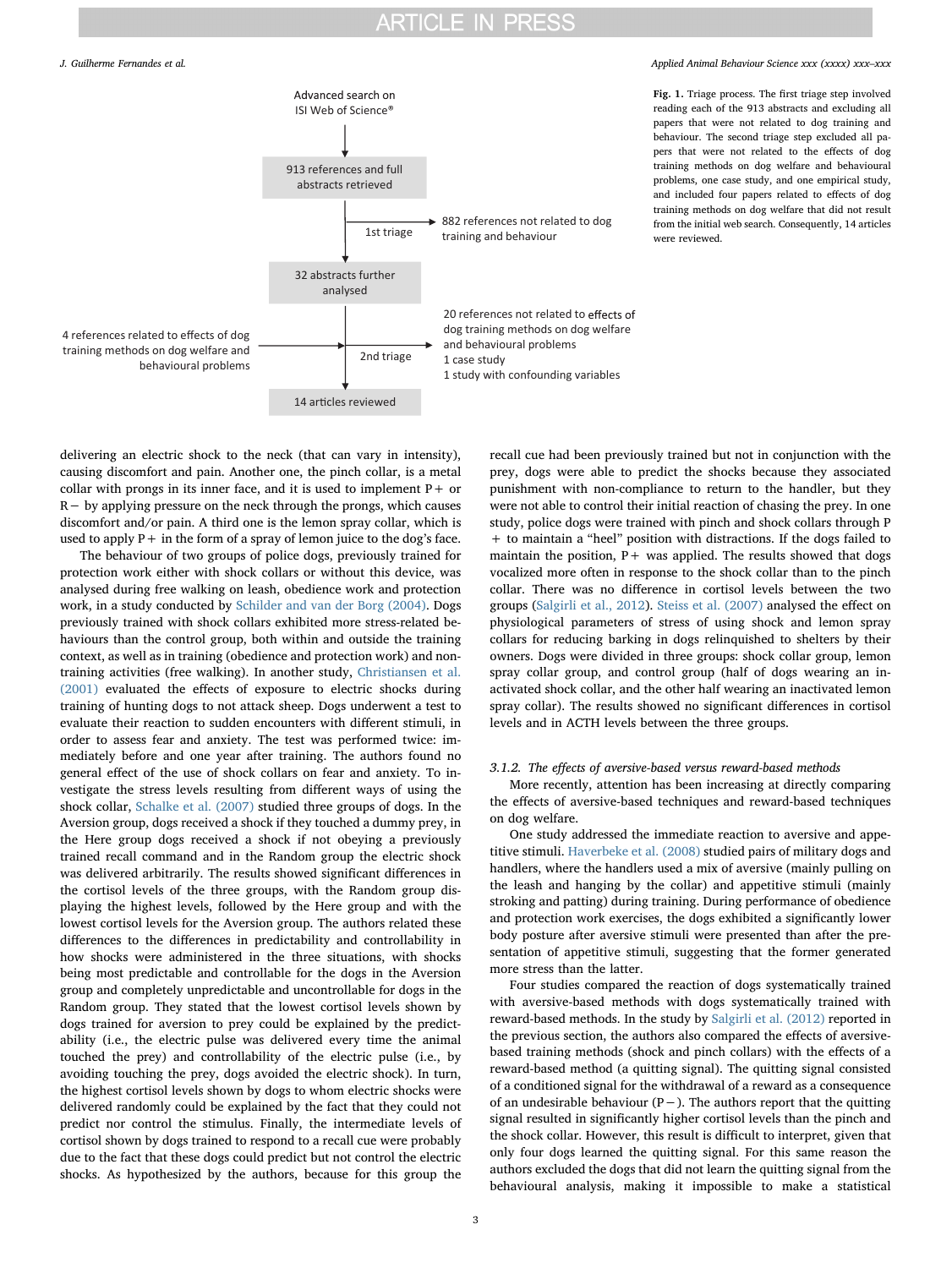| Table 1                          | Description of the subjects, methodology and results of the observational and experimental |                                                           |                      |                                                                                                                                                             |                                                                                                                                                                                                                                                                                                               | studies that assessed the effect of different training methods in the behaviour and welfare of dogs.                                                                                                        |
|----------------------------------|--------------------------------------------------------------------------------------------|-----------------------------------------------------------|----------------------|-------------------------------------------------------------------------------------------------------------------------------------------------------------|---------------------------------------------------------------------------------------------------------------------------------------------------------------------------------------------------------------------------------------------------------------------------------------------------------------|-------------------------------------------------------------------------------------------------------------------------------------------------------------------------------------------------------------|
| Authors                          | Breed(s), gender and age                                                                   | Origin                                                    | Number of<br>animals | Methods/Treatment                                                                                                                                           | Dependent variable(s)                                                                                                                                                                                                                                                                                         | Summary of results                                                                                                                                                                                          |
| Christiansen<br>(2001)<br>et al. | Norwegian elkhound (grey)                                                                  | (hunting) dogs<br>companion or<br>Not clear if<br>working | $N = 114$            | confrontation test:<br>Sheep                                                                                                                                | of cans thrown upon stones,<br>Behaviour during the path<br>unfamiliar human, bundle<br>100 m path where it was<br>test (dog walked along a<br>encounters with: rag,<br>exposed to sudden<br>single tied sheep):                                                                                              | Difference between year 2 and year 1 in performance (distance or time) in the path test:                                                                                                                    |
|                                  | English setter                                                                             |                                                           |                      | collar released in a fenced<br>area with a sheep flock<br>Dog wearing a shock                                                                               | - Object contact latency                                                                                                                                                                                                                                                                                      | Dogs exposed to electric shocks showed a higher increase in object discovery distance than dogs<br>not exposed to electric shocks ( $p = 0.003$ )                                                           |
|                                  | Hare hunting dog (Finnish<br>stoever, Hamilton stoever,<br>Dunker, Drever)                 |                                                           |                      | distance of 1-2 m from<br>the sheep, an electric<br>If dog came within a<br>shock was applied                                                               | Object discovery<br>latency                                                                                                                                                                                                                                                                                   | Dogs exposed to electric shocks maintained the human contact latency, which was significantly<br>different from dogs not exposed to electric shocks, which showed an increase in the latency<br>(p < 0.001) |
|                                  | Gender and age not<br>reported                                                             |                                                           |                      | Some dogs were exposed<br>were not (depending on<br>to electric shocks, other<br>within 1-2 m from the<br>whether they came<br>sheep or not)                | - Human contact latency                                                                                                                                                                                                                                                                                       | No significant differences were found between groups for the remaining measures                                                                                                                             |
|                                  |                                                                                            |                                                           |                      |                                                                                                                                                             | confrontation test $-$ year 2)<br>year 1, and one year after<br>- Degree of interest in<br>sheep confrontation test<br>- Noise recovery time<br>(before exposure to the<br>exposure to the sheep<br>Test conducted twice<br>- Human discovery<br>- Reaction latency<br>towards sheep<br>lone sheep<br>latency |                                                                                                                                                                                                             |
| Cooper et al.<br>(2014)          | Various breeds                                                                             | Companion                                                 | $N = 63$             | presence of livestock and<br>training in the<br>other dogs:<br>Recall                                                                                       | Behaviour during training<br>panting, tail position and<br>(44 behaviours - e.g.<br>paw lift)                                                                                                                                                                                                                 | Time spent:                                                                                                                                                                                                 |
|                                  | 29 M (8; 9; 12);                                                                           |                                                           | ដ<br>$n =$           | referred by the Electronic<br>$A - Training with$<br>collars performed<br>by professional trainers<br>Collar Manufacturers<br>Association<br>Group<br>shock | during and after training)<br>Salivary cortisol (before,                                                                                                                                                                                                                                                      | In a tense behavioural state                                                                                                                                                                                |
|                                  | 34F (13; 12; 9)                                                                            |                                                           |                      | referred by the Electronic<br>without shock collars<br>Collar Manufacturers<br>professional trainers<br>Group B - Training<br>performed by<br>Association   | Urinary cortisol (periods of<br>sampling not reported)                                                                                                                                                                                                                                                        | $C(3.96%) (p = 0.007)$<br>$\wedge$<br>A (24.6%)                                                                                                                                                             |
|                                  | Average age: 46 months                                                                     |                                                           |                      | without shock collars<br>Group C - Training                                                                                                                 |                                                                                                                                                                                                                                                                                                               | (continued on next page)<br>Yawning                                                                                                                                                                         |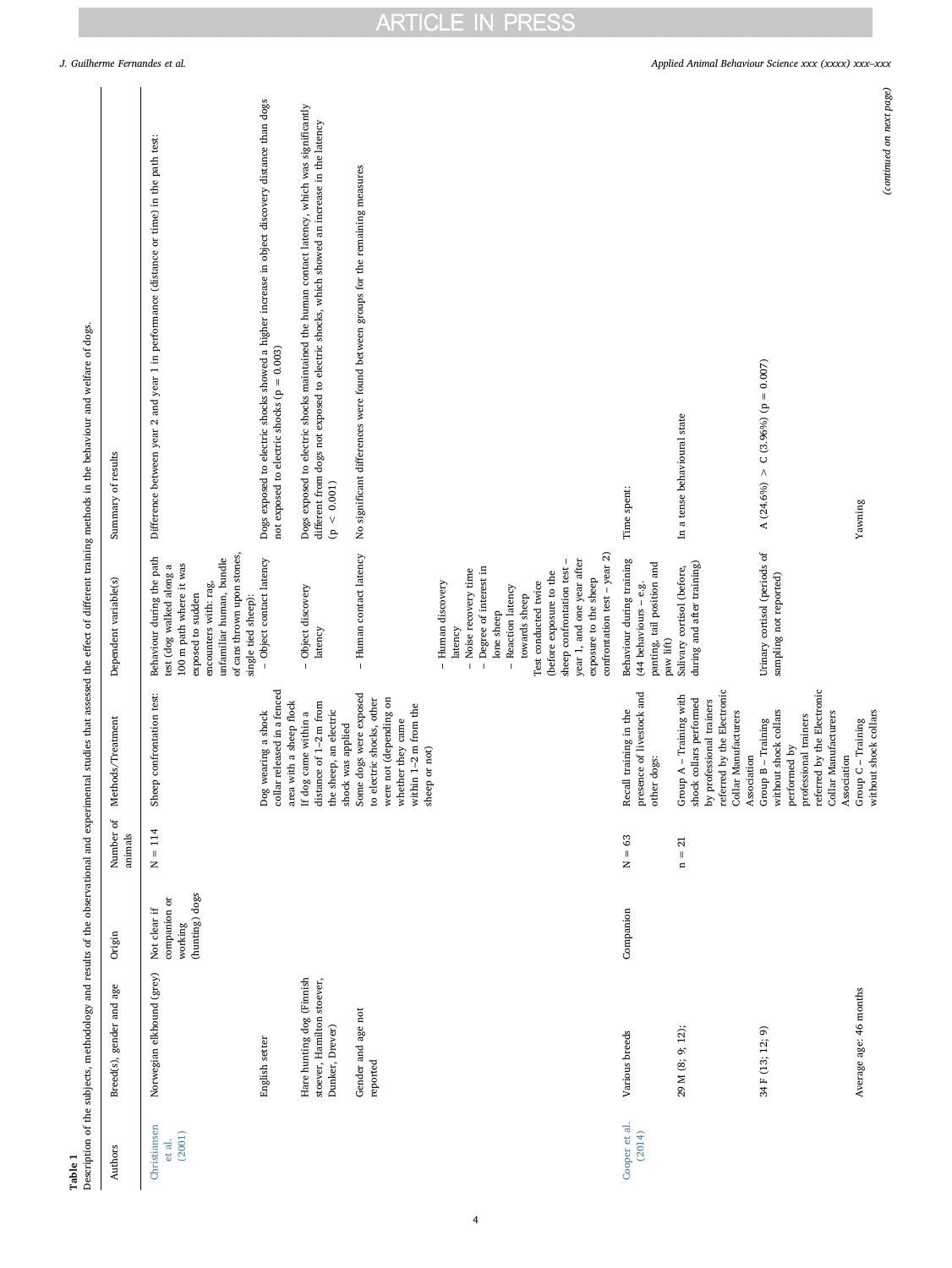|                          |                                                                                                                                                                                                                                                                                                                                                                                                                                                                                  |                                                                                                                                                                         |                                                                        |                                                                             |                                                                                                                                                                                                                                                                                                                                                                                                                                |                                                                                                                                                                                                                                                                                              |                                                                                                                                                                   | (continued on next page)                                                                                         |
|--------------------------|----------------------------------------------------------------------------------------------------------------------------------------------------------------------------------------------------------------------------------------------------------------------------------------------------------------------------------------------------------------------------------------------------------------------------------------------------------------------------------|-------------------------------------------------------------------------------------------------------------------------------------------------------------------------|------------------------------------------------------------------------|-----------------------------------------------------------------------------|--------------------------------------------------------------------------------------------------------------------------------------------------------------------------------------------------------------------------------------------------------------------------------------------------------------------------------------------------------------------------------------------------------------------------------|----------------------------------------------------------------------------------------------------------------------------------------------------------------------------------------------------------------------------------------------------------------------------------------------|-------------------------------------------------------------------------------------------------------------------------------------------------------------------|------------------------------------------------------------------------------------------------------------------|
| Summary of results       | Salivary cortisol for all sampling periods (before, during and after training):<br>No significant differences were found between groups for other behaviours<br>No significant differences were found between group A and B or C<br>Urinary cortisol: no significant differences were found<br>Sniffing and interacting with the environment<br>A (12.1%) < C (22.1%) ( $p$ < 0.01)<br>B (14.3%) < C (22.1%) (p = 0.01)<br>A (0.9%) > C (0.19%) (p < 0.01)<br>$C > B(p = 0.001)$ | Percentage of dogs displaying the behaviour during:                                                                                                                     | $R + (8\%) \le R - (38\%) (p = 0.019)$<br>Mouth licking<br>Sit command | $\le$ R – (23%) (p = 0.023)<br>Low posture<br>$R + (0\%)$<br>Yawning        | At least 1 out of 6 stress-related behaviours (mouth licking, yawning, scratching, sniffing,<br>No significant differences were found between groups for other behaviours<br>R + (88%) > R – (38%) (p < 0.0001)<br>$R + (8\%) \le R - (65\%) (p \le 0.0001)$<br>$R + (8\%) \le R - (46\%) (p = 0.0001)$<br>R + (63%) > R – (4%) (p < 0.0001)<br>shivering, whining):<br>Walking on leash<br>Gazing at owner<br>Gazing at owner | Body posture                                                                                                                                                                                                                                                                                 | Aversive stimuli (-0.22 $\pm$ 0.19) < Appetitive stimuli (0.49 $\pm$ 0.09; p < 0.01)<br>No significant differences were found between groups for other behaviours |                                                                                                                  |
| Dependent variable(s)    |                                                                                                                                                                                                                                                                                                                                                                                                                                                                                  | and yawning, posture, gaze<br>stress - e.g. mouth licking<br>Behaviour during training<br>body and gaze avoidance)<br>(6 behaviours related to<br>toward the owner, and |                                                                        |                                                                             |                                                                                                                                                                                                                                                                                                                                                                                                                                | opening and closing mouth)<br>(shacking and replacement<br>yawning, lifting front paw,<br>during training (from very<br>mouth-licking, tongue out,<br>$low$ - scored with $-3$ , to<br>Behaviour (body posture<br>replacement behaviour<br>sniffing), jumping, and<br>high - scored with 2); |                                                                                                                                                                   |                                                                                                                  |
| Methods/Treatment        | performed by<br>professional trainers from<br>the Association of Pet Dog<br>Trainers, UK (focus on<br>reward-based training)                                                                                                                                                                                                                                                                                                                                                     | Obedience training with:                                                                                                                                                | Group A (School A) – $R +$<br>Group B (School B) – $R -$               |                                                                             |                                                                                                                                                                                                                                                                                                                                                                                                                                | obe<br>dience and protection with: $\,$<br>Dogs trained for                                                                                                                                                                                                                                  |                                                                                                                                                                   | Appetitive stimuli $(R +)$<br>Aversive stimuli $(P + and$<br>$R -)$<br>All dogs were trained<br>All a mixture of |
| Number of<br>animals     |                                                                                                                                                                                                                                                                                                                                                                                                                                                                                  | 50<br>$\, \parallel$<br>$\mathsf{z}$                                                                                                                                    | School A:<br>School B:<br>$n = 24$                                     | $n = 26$                                                                    |                                                                                                                                                                                                                                                                                                                                                                                                                                | $33\,$<br>$\parallel$<br>$\mathbf{z}$                                                                                                                                                                                                                                                        |                                                                                                                                                                   |                                                                                                                  |
| Origin                   |                                                                                                                                                                                                                                                                                                                                                                                                                                                                                  | Companion                                                                                                                                                               |                                                                        |                                                                             |                                                                                                                                                                                                                                                                                                                                                                                                                                | Military                                                                                                                                                                                                                                                                                     |                                                                                                                                                                   |                                                                                                                  |
| Breed(s), gender and age |                                                                                                                                                                                                                                                                                                                                                                                                                                                                                  | Various breeds                                                                                                                                                          | 1-7 years old; average of<br>2.88 years old<br>11 M; 13 F<br>School A: | average of 2.41 years old<br>8 months-6 years old;<br>16M; 10F<br>School B: |                                                                                                                                                                                                                                                                                                                                                                                                                                | Belgian shepherd                                                                                                                                                                                                                                                                             | German shepherd<br>26 M; 7F                                                                                                                                       | $3.06 \pm 0.21$ years old                                                                                        |
| Authors                  |                                                                                                                                                                                                                                                                                                                                                                                                                                                                                  | Deldalle and<br>Gaunet<br>(2014)                                                                                                                                        |                                                                        |                                                                             |                                                                                                                                                                                                                                                                                                                                                                                                                                | Haverbeke<br>(2008)<br>et al.                                                                                                                                                                                                                                                                |                                                                                                                                                                   |                                                                                                                  |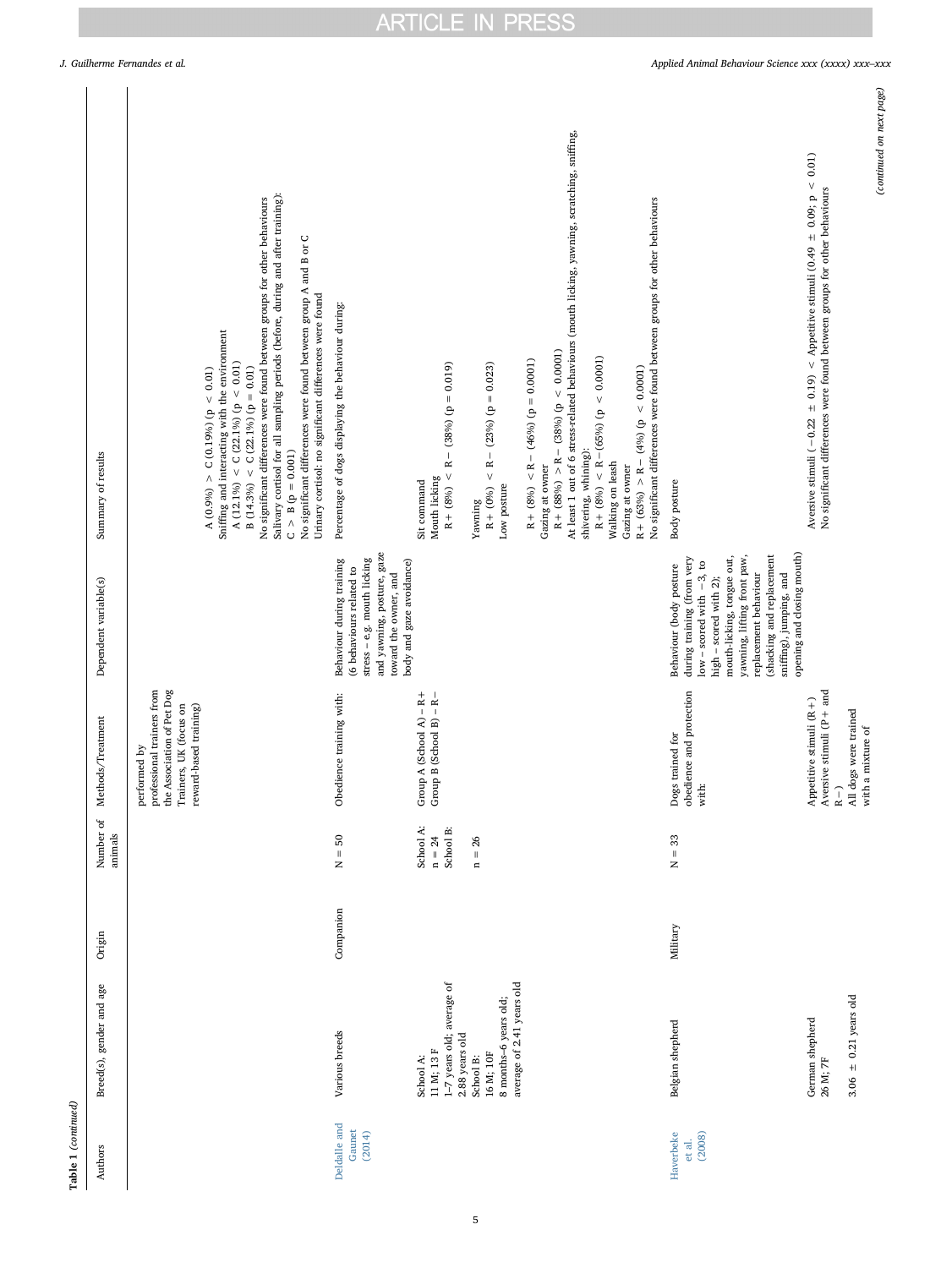| J<br>ŕ |  |
|--------|--|

| Authors                   | gender and age<br>Breed(s) | Origin | animals  | Number of Methods/Treatment                                                                        | Dependent variable(s)                                                                                          | Summary of results                                 |
|---------------------------|----------------------------|--------|----------|----------------------------------------------------------------------------------------------------|----------------------------------------------------------------------------------------------------------------|----------------------------------------------------|
|                           |                            |        |          | appetitive and aversive<br>stimuli.                                                                |                                                                                                                |                                                    |
| Salgirli et al.<br>(2012) | Belgian Malinois           | Police | $N = 42$ | (walking in parallel next<br>Dogs trained to "heel"<br>to the handler) with<br>distractions using: | of ear, tail, and joint parts<br>during training (reactions<br>Stress-related behaviours<br>and vocalizations) | Percentage of dogs showing:                        |
|                           | 33 M; 9 F                  |        |          | Shock collar (P+)                                                                                  | Salivary cortisol                                                                                              | Vocalizations                                      |
|                           | 3-10 years old             |        |          | Pinch collar $(P+)$                                                                                | (before and after training)                                                                                    | Pinch collar $\lt$ shock collar ( $p \lt 0.0001$ ) |
|                           |                            |        |          | Quitting signal $(P-)$                                                                             | (absolute and relative                                                                                         | Only descriptive analysis is available regar       |
|                           |                            |        |          |                                                                                                    | values-difference between                                                                                      | signal (only four dogs learned the behaviour)      |
|                           |                            |        |          |                                                                                                    | maximum and resting                                                                                            |                                                    |
|                           |                            |        |          |                                                                                                    | cortisol values)                                                                                               |                                                    |
|                           |                            |        |          | (Same dogs exposed to                                                                              |                                                                                                                | No significant differences were found betw         |
|                           |                            |        |          | the three treatments)                                                                              |                                                                                                                |                                                    |
|                           |                            |        |          | During training, a decoy                                                                           |                                                                                                                | Relative cortisol values                           |
|                           |                            |        |          | with a protection sleeve                                                                           |                                                                                                                |                                                    |

Only descriptive analysis is available regarding the behaviour of dogs trained with the quitting

Pinch collar  $\lt$  shock collar ( $p \lt 0.0001$ )<br>Only descriptive analysis is available regarding the behaviour of dogs trained with the quitting

|                          |            |              |                                                                                                         | values-difference between                                                                                   | signal (only four dogs learned the behaviour)                                            |
|--------------------------|------------|--------------|---------------------------------------------------------------------------------------------------------|-------------------------------------------------------------------------------------------------------------|------------------------------------------------------------------------------------------|
|                          |            |              |                                                                                                         | maximum and resting                                                                                         |                                                                                          |
|                          |            |              |                                                                                                         | cortisol values)                                                                                            |                                                                                          |
|                          |            |              | (Same dogs exposed to<br>the three treatments)                                                          |                                                                                                             | No significant differences were found between groups for other stress-related behaviours |
|                          |            |              | During training, a decoy<br>with a protection sleeve<br>and a whip in his hand                          |                                                                                                             | Relative cortisol values                                                                 |
|                          |            |              | tried to provoke dogs to<br>leave the position.                                                         |                                                                                                             |                                                                                          |
|                          |            |              |                                                                                                         |                                                                                                             | Quitting signal > pinch collar (p = $0.0294$ )                                           |
| Beagle                   | Laboratory | 4<br>$N = 1$ | Dogs trained with shock<br>$collar(P+)$ :                                                               | environment 4 weeks after<br>taken in the experimental<br>Physiological measures<br>the end of the training | Heart rate: no differences between the 3 groups                                          |
| 9 M; 5 F                 |            |              | Group A: aversion to prey<br>(shocks delivered when                                                     | Heart rate<br>sessions:                                                                                     | Salivary cortisol                                                                        |
| $1.5-2$ years old        |            |              | Group H: recall on cue<br>dog touched the prey)                                                         | Salivary cortisol                                                                                           | $- R > H > A(p < 0.001)$                                                                 |
|                          |            |              | Group R: shocks delivered<br>dogs disobeyed the recall<br>(shocks delivered when<br>cue during hunting) |                                                                                                             |                                                                                          |
|                          |            |              | arbitrarily                                                                                             |                                                                                                             |                                                                                          |
| Belgian Malinois crosses | Police     | ڢ<br>$N = 4$ | Dogs previously trained<br>for protection work:                                                         | body positions, and other<br>Behaviour (ears, tail and<br>31 behaviours (e.g.                               | Frequency of behaviours during:                                                          |

Schalke et al. (2007)

Schalke et al.

Beagle

6

# Schilder and van der Borg  $(20)$

Behaviour (ears, tail and body positions, and other 31 behaviours (e.g. panting, yawning and crouch)) during:

shock collar  $(n = 16)$ <br>Without

German Shepherd Without

German Shepherd

Group B: Without shock collar (Control group)

Group B: Without shock collar (Control group)

– Obedience work (in a park and in the training

- Obedience work (in a

park and in the training

Low ear position

Low ear position

grounds)

training grounds)

 $\bullet$  Protection work (in the training grounds)

 $A > B (p = 0.006)$ 

 $\mathrm{A} \, > \, \mathrm{B}$  (p = 0.006)

Obedience work Low ear position  $A > B (p = 0.041)$ 

Obedience work

Low ear position<br>  $A > B (p = 0.041)$ 

shock collar (n = 15)

Rottweiler • Protection work (in the

Gender and age not reported

Gender and age not

Rottweiler

Group A: With shock collar (Treatment group)

Group A: With shock<br>collar (Treatment group)

– Free walking on leash (in a park and in the training grounds)

panting, yawning and<br>crouch)) during:

- Free walking on leash<br>(in a park and in the<br>training grounds)

Free walking

Free walking

(continued on next page)

(continued on next page)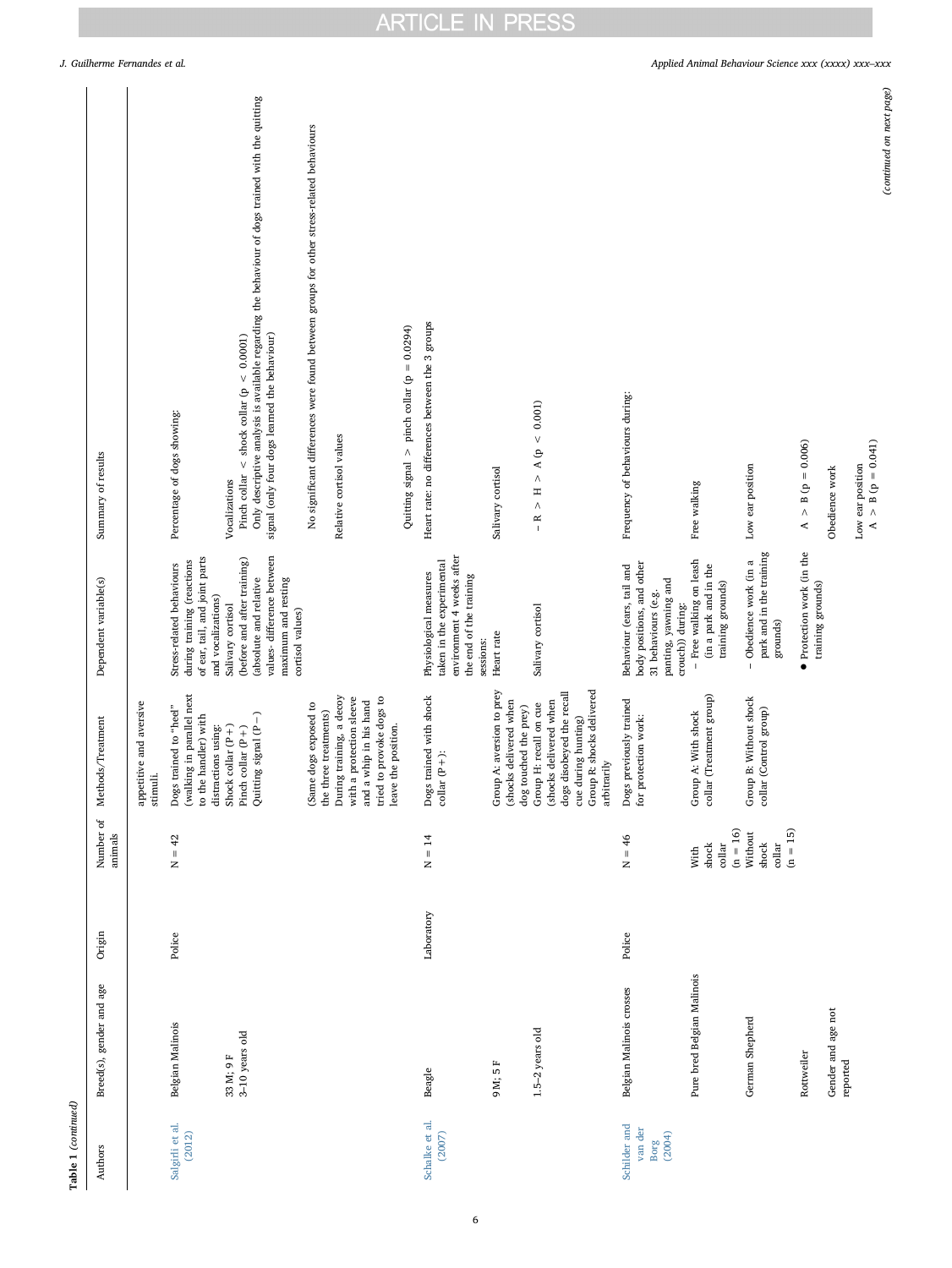| Summary of results       | No significant differences between groups were found for other behaviours<br>Walking with flexed limbs<br>$A > B(p = 0.004)$<br>$A > B(p = 0.006)$<br>$A > B (p = 0.009)$<br>A > B(p < 0.05)<br>$A > B(p = 0.007)$<br>Low ear position<br>Protection work<br>Tongue flicking<br>Paw lifting<br>Paw lifting | No significant differences were found between groups for cortisol or ACTH levels                         |                                                                                                          |                                                                                                                                                                                                      | Dogs trained mainly with physical punishment:                                                                            | Contacted and interacted less with the experimenter ( $p = 0.007$ )<br>Were less interactive during play ( $p = 0.015$ ) | No significant correlations were found between other tests and type of training method |                                                                                                                                          |
|--------------------------|------------------------------------------------------------------------------------------------------------------------------------------------------------------------------------------------------------------------------------------------------------------------------------------------------------|----------------------------------------------------------------------------------------------------------|----------------------------------------------------------------------------------------------------------|------------------------------------------------------------------------------------------------------------------------------------------------------------------------------------------------------|--------------------------------------------------------------------------------------------------------------------------|--------------------------------------------------------------------------------------------------------------------------|----------------------------------------------------------------------------------------|------------------------------------------------------------------------------------------------------------------------------------------|
| Dependent variable(s)    |                                                                                                                                                                                                                                                                                                            | taken (post-training) during<br>3 consecutive days in two<br>Physiological measures<br>different weeks:  | Plasma cortisol                                                                                          | <b>ACTH</b>                                                                                                                                                                                          | Behaviour during:                                                                                                        | Owners played with their<br>dog without any object<br>Non-object play                                                    | Relaxed social test                                                                    | experimenter, it was petted<br>presence of the owners. If<br>An experimenter was sat<br>the dog approached the<br>down on a chair in the |
| Methods/Treatment        |                                                                                                                                                                                                                                                                                                            | in the presence of barking<br>Dogs trained not to bark<br>stimulus (an unfamiliar<br>dog on leash) with: | Shock collar $(P + )$ : device<br>sound and vibration of<br>barking were detected<br>activated when both | Lemon spray collar $(P + )$ :<br>vibration of barking was<br>device activated when<br>Another group of dogs<br>collars (control group)<br>used either turned off<br>shock or lemon spray<br>detected | for basic education (e.g.,<br>obedience (e.g., walk to<br>Dogs previously trained<br>toilet training) and<br>heel) with: | Reward-based methods<br>Punishment-based                                                                                 | (Same dogs could be<br>exposed to both<br>treatments)                                  |                                                                                                                                          |
| Number of<br>animals     |                                                                                                                                                                                                                                                                                                            | $= 21$<br>$\geq$                                                                                         |                                                                                                          |                                                                                                                                                                                                      | 52<br>$\, \parallel$<br>$\overline{z}$                                                                                   |                                                                                                                          |                                                                                        |                                                                                                                                          |
| Origin                   |                                                                                                                                                                                                                                                                                                            | (relinquished by<br>their owners)<br>Shelter dogs                                                        |                                                                                                          |                                                                                                                                                                                                      | Companion                                                                                                                |                                                                                                                          |                                                                                        |                                                                                                                                          |
| Breed(s), gender and age |                                                                                                                                                                                                                                                                                                            | Various breeds                                                                                           | 11 M; 10F                                                                                                | $M = 20$ months; S.D. = 14<br>10-64 months old;<br>months                                                                                                                                            | Various breeds                                                                                                           | 5 months-14 years old;<br>median $=$ 4 years old<br>18M; 34 F                                                            |                                                                                        |                                                                                                                                          |
| Authors                  |                                                                                                                                                                                                                                                                                                            | Steiss et al.<br>(2007)                                                                                  |                                                                                                          |                                                                                                                                                                                                      | Rooney and<br>Cowan<br>(2011)                                                                                            |                                                                                                                          |                                                                                        |                                                                                                                                          |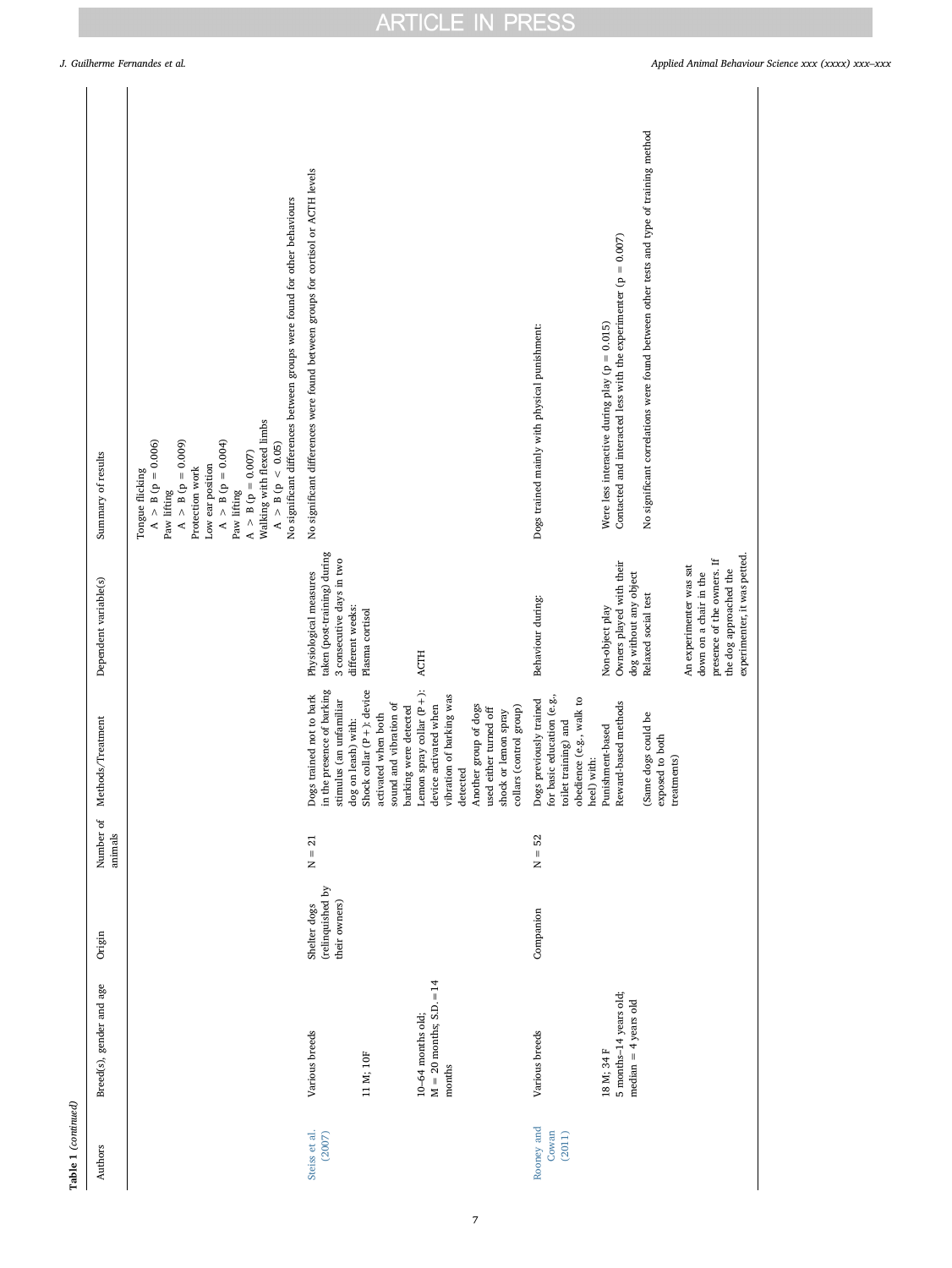Table 2<br>Description of the subjects, methodology and results of the survey studies that assessed the effect of different training methods in the behaviour and welfare of dogs. Description of the subjects, methodology and results of the survey studies that assessed the effect of different training methods in the behaviour and welfare of dogs.

| Authors                       | Breed(s), gender and age                            | Origin    | Number of<br>responses     | Treatment                                                                                                                                                                                                                  | Dependent variable(s)                                                                                                                                        | Summary of results                                                                                                                                                                                                                      |
|-------------------------------|-----------------------------------------------------|-----------|----------------------------|----------------------------------------------------------------------------------------------------------------------------------------------------------------------------------------------------------------------------|--------------------------------------------------------------------------------------------------------------------------------------------------------------|-----------------------------------------------------------------------------------------------------------------------------------------------------------------------------------------------------------------------------------------|
| Arhant et al.<br>(2010)       | Various breeds                                      | Companion | $1276\rm\ out\ of$<br>5000 | Dogs trained with:                                                                                                                                                                                                         | Dog behaviour:                                                                                                                                               | Correlations between problematic behaviours<br>and training techniques:                                                                                                                                                                 |
|                               | 47% M; 53% F                                        |           |                            | Punishment (e.g. leash jerk; scruff shake/alpha<br>roll)                                                                                                                                                                   | Aggression and excitability                                                                                                                                  | Higher aggression and excitability scores<br>with higher frequency of punishment                                                                                                                                                        |
|                               | 0.25 to 17.5 years old; $M = 6.3 \pm 3.9$ years old |           |                            | Reward-based responses to unwanted behaviour<br>(e.g. comfort with petting/speaking; distract<br>Rewards (e.g. praise verbally; food)<br>with food/play)                                                                   | Anxiety and fear                                                                                                                                             | higher frequency of the use of reward-based<br>Higher anxious and fear scores for dogs<br>Higher aggression and excitability with<br>(weighing less than 20 kg) with higher<br>methods to unwanted behaviour<br>frequency of punishment |
|                               |                                                     |           |                            | Exclusively?                                                                                                                                                                                                               |                                                                                                                                                              | fear scores with higher proportion of rewards<br>Lower aggression, excitability, anxiety and<br>type of technique and dog behaviour were<br>No other significant correlations between<br>found                                          |
| Herron et al.<br>(2009)       | Various breeds                                      | Companion | $140$ out of $217\,$       | Dogs trained with:                                                                                                                                                                                                         | Undesired behaviours (5, e.g. aggression<br>towards people; separation anxiety, and<br>other less common behaviours, e.g.<br>aggression to cats and barking) | aversive-based methods reported their dogs<br>Owners whose dogs were trained with<br>responded with aggression                                                                                                                          |
|                               | 65% M; 35% F                                        |           |                            | confrontation (e.g. roll dog onto back and hold<br>down; hold dog down on side, legs extended)<br>Aversive-based methods with direct                                                                                       |                                                                                                                                                              | Few owners reported aggression as a response<br>to reward-based training                                                                                                                                                                |
|                               | 0.25-14 years old; $M = 4.1 \pm 2.8$ years old      |           |                            | forcibly expose dog to stimulus that frightens it-<br>interrupt or correct undesirable behaviour;<br>confrontation (e.g. make abrupt sound to<br>Aversive-based methods with indirect<br>i.e., tile floors, noise, people) |                                                                                                                                                              | The lowest percentage of dogs showing<br>over-excitement was trained only with<br>reward-based methods                                                                                                                                  |
|                               |                                                     |           |                            | Reward-based methods (e.g. give food as reward<br>for desirable behaviour; use food to trade for<br>(Same dogs could be exposed to different<br>item in dog's mouth)<br>treatments)                                        |                                                                                                                                                              | No other significant correlations between<br>type of training method and undesired<br>behaviour were found                                                                                                                              |
| (2004)<br>Hiby et al.         | Various breeds                                      | Companion | 326 out of<br>600          | Dogs trained with:                                                                                                                                                                                                         | aggression towards people; barking at<br>dogs; separation-related behaviours)<br>Problematic behaviours (13, e.g.                                            | The frequency of aversive-based methods<br>used was positively correlated with the<br>number of problematic behaviours                                                                                                                  |
|                               | 54.9% M; 45.1% F                                    |           |                            | Punishment-based method                                                                                                                                                                                                    |                                                                                                                                                              | The lowest percentage of dogs showing<br>over-excitement was trained only with<br>reward-based methods                                                                                                                                  |
|                               | 1 to 15 years old; $M = 61 \pm 40$ months old       |           |                            | Reward-based methods                                                                                                                                                                                                       |                                                                                                                                                              | No other significant correlations between<br>type of training method and problematic<br>behaviour were found                                                                                                                            |
|                               |                                                     |           |                            | Both punishment-based and reward-based<br>methods                                                                                                                                                                          |                                                                                                                                                              |                                                                                                                                                                                                                                         |
| (2008)<br>Blackwell<br>et al. | Various breeds                                      | Companion | $192$ out of<br>250        | Dogs trained with:                                                                                                                                                                                                         | Problematic behaviours (36, e.g. fear;<br>aggression)                                                                                                        | Correlations between problematic behaviours<br>and training techniques:                                                                                                                                                                 |
|                               | 52% M; 48% F                                        |           |                            | $\stackrel{+}{\approx}$                                                                                                                                                                                                    |                                                                                                                                                              | Lowest attention-seeking, fear and aggression<br>scores with the use of R + alone                                                                                                                                                       |
|                               | 1 to 15 years old; median = 5 years old             |           |                            | $R -$                                                                                                                                                                                                                      |                                                                                                                                                              | Highest attention-seeking scores with the use<br>of both $R +$ and $R -$                                                                                                                                                                |
|                               |                                                     |           |                            | $_{\mathsf{P}}^{+}$                                                                                                                                                                                                        |                                                                                                                                                              | (continued on next page)<br>Highest fear score with a combination of all<br>training techniques                                                                                                                                         |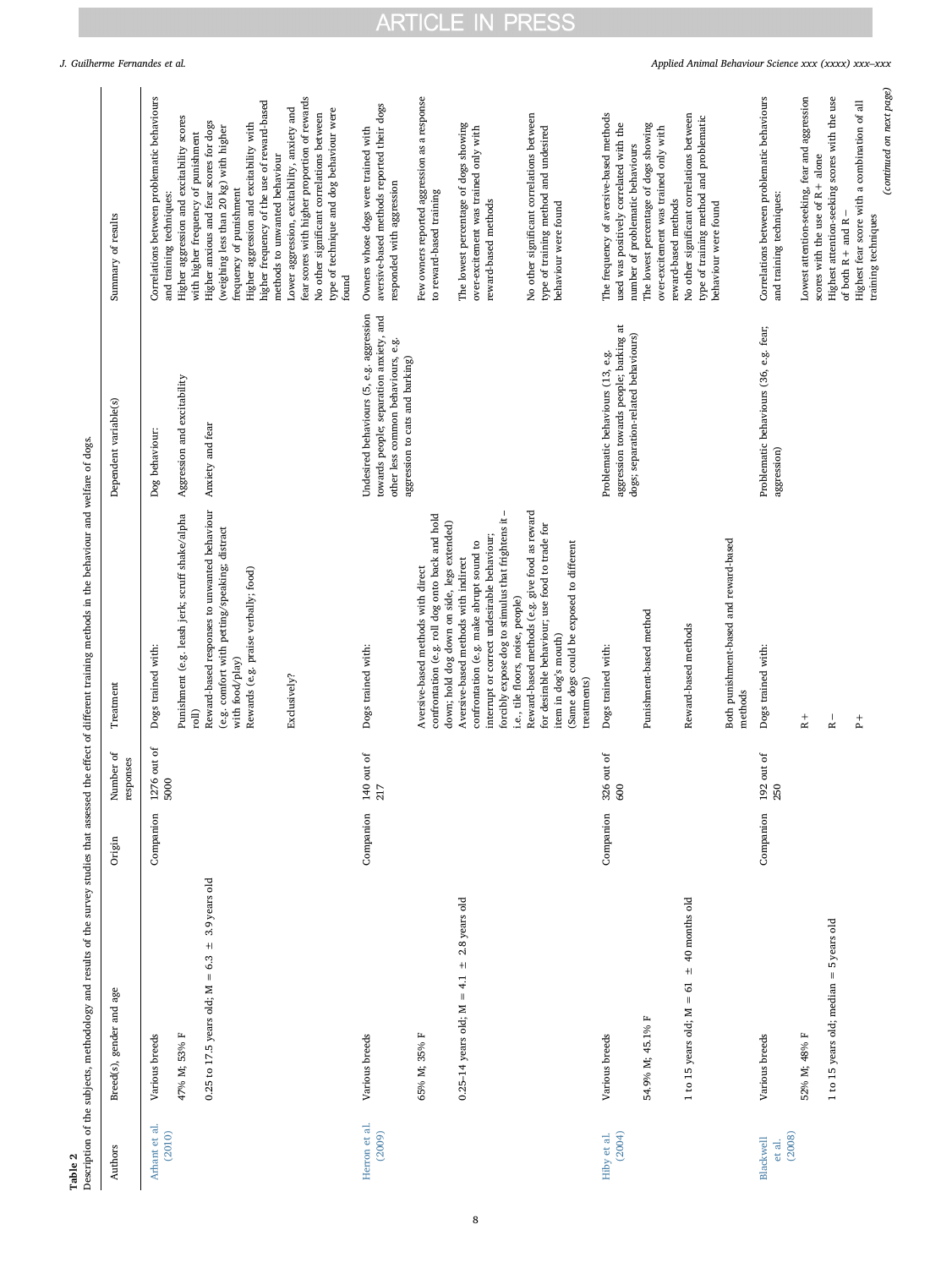comparison between the groups. It is not clear why and how they performed statistical analysis for the cortisol levels. Cooper et al. (2014) conducted an experimental study with companion dogs trained with aversive‐based or reward-based methods. The dogs were allocated to three groups which were all trained by professional trainers: training by certified shock collar trainers, with and without shock collars, and training by certified reward-based trainers. The results showed that dogs trained with shock collars spent significantly more time exhibiting stress-related behaviours than dogs trained using reward-based methods. Deldalle and Gaunet (2014) studied the behaviour of companion dogs as they were being trained by their owners at two different training schools, one using R+ methods and the other using R−. The authors found that dogs trained with R− showed more behaviours related with stress and also gazed less often to owners than dogs trained with R+. Finally, Rooney and Cowan (2011) assessed the influence of the training methods and owner behaviour on the behaviour of dogs by studying dog-owner pairs in standard situations. They found that dogs belonging to owners reporting the use of more physical punishment for basic education and obedience training were less interactive during play, and contacted and interacted less with the experimenter during a relaxed social test.

### 3.2. Studies using owner-reported data

Another set of studies surveyed the relationship between the behaviour and attitudes of owners in educating and training and the behaviour of their dogs, mainly the occurrence of problematic behaviours such as aggression, fear and separation-related problems. In these studies, the researchers did not observe dog behaviour directly but instead based their data on owner reports. The different studies are presented in detail in Table 2.

In a context of behavioural appointments Herron et al. (2009) found that many dog owners who used aversive-based methods reported that their dogs responded with aggression. Conversely, few owners reported aggression as a response to reward-based methods. Similarly, data collected from questionnaires to dog owners showed a correlation between the use of positive punishment or negative reinforcement and an increased risk of aggression towards members of family/household and towards unfamiliar people outside of the house (Casey et al., 2014). Furthermore, Arhant et al. (2010) found an association between a higher frequency of punishments and increased aggression and excitability scores in dogs. A similar correlation was also found between punishment frequency and anxiety and fear scores, but only for small dogs (less than 20 kg). Contrarily, a higher frequency of rewards was correlated with lower aggression, excitability, anxiety and fear scores. However, certain types of reward-based methods, namely reward-based responses to unwanted behaviour, such as comforting dogs with petting or speaking and distracting with food or play, were also correlated with increased aggression and excitability. Collecting data through a questionnaire to dog owners, Hiby et al. (2004) found a positive correlation between the frequency of aversive‐based methods and the number of problematic behaviours reported by the owners. Also based on data from a questionnaire to dog owners, Blackwell et al. (2008) correlated scores of various problematic behaviours reported by the owners with different training techniques that owners reported to use  $(P+, R-$  and R+; alone or in a combination of two or three). Generally, it was found that the number of undesirable behaviours, namely attention-seeking behaviours, fear behaviours and aggressive behaviours, was positively correlated with the use of aversive-based methods. In contrast, in the aforementioned study by Christiansen et al. (2001), there was no increase in fear or aggression towards people or other dogs related to the exposure of electric shocks, as reported by owners. Although there are a few contradictory results among the reported studies, in general it was found that the frequency of problematic behaviours correlated positively with the use of aversive-based training methods.

| able 2 (continued)     |                                             |        |                        |                                                          |                                                                                                                                                           |                                                                                                                                                                                                                                                                          |
|------------------------|---------------------------------------------|--------|------------------------|----------------------------------------------------------|-----------------------------------------------------------------------------------------------------------------------------------------------------------|--------------------------------------------------------------------------------------------------------------------------------------------------------------------------------------------------------------------------------------------------------------------------|
| Authors                | Breed(s), gender and age                    | Origin | Number of<br>responses | Treatment                                                | Dependent variable(s)                                                                                                                                     | Summary of results                                                                                                                                                                                                                                                       |
|                        |                                             |        |                        | Combination of two or three techniques                   |                                                                                                                                                           | type of technique and problematic behaviour<br>Highest aggression score with a combination<br>Highest aggression and fear scores with P+<br>No other significant correlations between<br>together with any other method<br>of $P+$ and $R+$<br>were found                |
| Casey et al.<br>(2014) | 48% M; 51% F<br>Various breeds              |        | 14566                  | Companion 3897 out of Dogs trained with:<br>$R + or P -$ | run away from people (5, e.g. aggression<br>Aggression towards people or hide and<br>towards familiar people; hide or run<br>away from unfamiliar people) | $R - or P + was correlated with increased risk$<br>type of technique and problematic behaviour<br>of aggression towards members of family/<br>household and towards unfamiliar people<br>No other significant correlations between<br>outside of the house<br>were found |
|                        | 6 months to 17 years old; $M = 4$ years old |        |                        | (exclusive)<br>$R - or P +$                              |                                                                                                                                                           |                                                                                                                                                                                                                                                                          |

Table 2 (continued)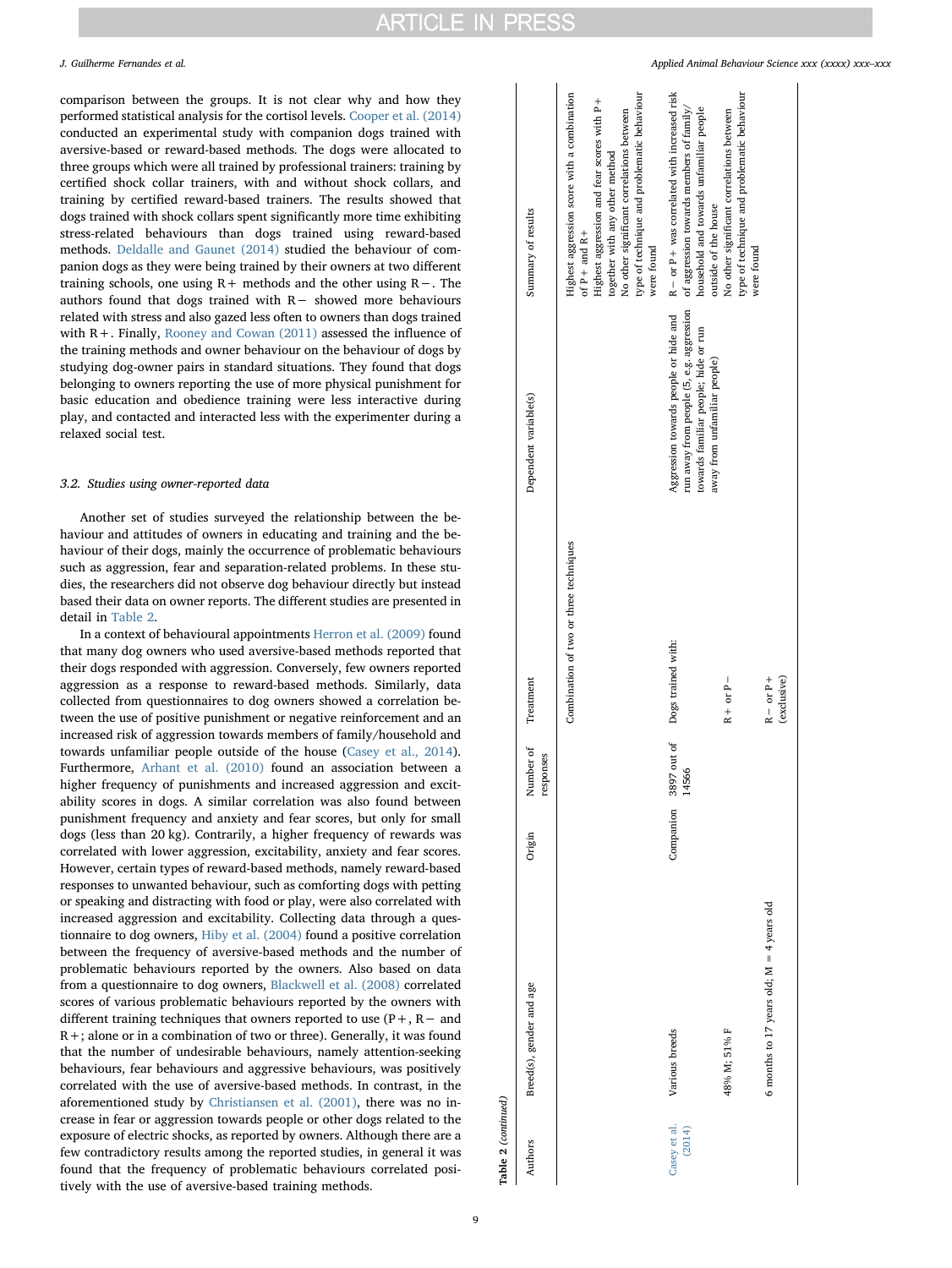#### 4. Discussion

In the present paper, we present a comprehensive review of the scientific literature on the effects of different training methods on dog welfare and behavioural problems. Generally, the existing research papers on the topic suggest a correlation between the use of aversivebased training methods and indicators of compromised welfare and behavioural problems in dogs, but the evidence at present is not as clear as some advocates in the contemporary dog training discussion claim.

In three of the studies comparing behaviour in dogs systematically trained with either aversive-based or reward-based methods, there was an association between aversive-based training methods and increased stress-related behaviours and/or reduced interactions with humans (Cooper et al., 2014; Deldalle and Gaunet, 2014; Rooney and Cowan, 2011). The results reported by Salgirli et al. (2012) are conflicting in that dogs presented higher cortisol levels when trained with the reward‐based method (quitting signal) as compared to when trained with shock or pinch collars. However, as reported above, it is not clear which dogs the authors included in this comparison, since only four were able to learn the quitting signal. If the authors included the cortisol data from all dogs, it is likely that the higher levels shown with the application of the quitting signal were due to uncertainty and frustration resulting from dogs not understanding what was required from them, and that this was more adverse than the stress resulting from the use of a shock or pinch collar. In the studies investigating specifically the effect of shock collars, the existing literature is inconsistent. The two studies where training with shock collars was directly compared with training without these devices, Cooper et al. (2014) and Schilder and van der Borg (2004) found more stress-related behaviours with shock collar training, whereas the other two studies that compared welfare parameters between dogs exposed to electric shocks and dogs that were not exposed to electric shocks reported no differences (Christiansen et al., 2001; Steiss et al., 1997). In addition to the conflicting results, the widely disparate experimental designs of these studies make it speculative to draw general conclusions. There are also indications that the training method affects dog‐human relations beyond the training situation itself. Schilder and van der Borg (2004) found increased stressrelated behaviours also outside the training situation, which they suggest implies an association between the presence of the handler and aversive events. Rooney and Cowan (2011) found that dogs belonging to owners reporting the use of more physical punishment in training interacted less with the owner during play, and contacted and interacted less with the unfamiliar experimenter.

Regarding the relationship between training method and problematic behaviours, the evidence is contradictory, yet stronger in the direction of a positive correlation between the use of aversive-based methods and the appearance of problematic behaviours in dogs. From the reviewed studies, four indicate an association between the use of aversive-based methods and problematic behaviours (Blackwell et al., 2008; Casey et al., 2014; Herron et al., 2009; Hiby et al., 2004), one shows no correlation (Christiansen et al., 2001) and another one shows positive correlations between both the use of aversive-based methods and certain reward-based methods and problematic behaviours (Arhant et al., 2010). As several of the authors suggest, a potential explanation for the correlations found between the use of aversive‐based methods and problematic behaviours in dogs is that anxiety and conflict resulting from the use of such methods might lead to the behavioural problems. However, as discussed further below, with this study design it is not possible to draw conclusions about cause and effect from the correlational association. The association between reward-based methods and aggression and excitability found by Arhant et al. (2010) is more difficult to interpret. Nevertheless, and as was advanced by the authors, it is possible that these reported actions were responses of the owners to the dog's aggression or excitability and not the other way around. In support of this view is the fact that such correlation was found only for reward-based responses to unwanted behaviour.

#### J. Guilherme Fernandes et al. *Applied Animal Behaviour Science xxx (xxxx) xxx–xxx*

In summary, together, the results published so far as regards training methods and dog welfare seem to suggest that aversive‐based training might negatively influence dog welfare and dog-human interactions. However, and apart from the existence of some contradictory results, there are a number of important limitations in the existing literature, which prevent strong conclusions from being drawn. First, a considerable part of the studies, namely those which used surveys as the methodology for collecting data, relied upon reports of owners rather than on objective measures. Data collected through surveys reveals, at its best, the perceptions of owners. We cannot exclude the possibility that these reports do not match reality, both regarding the dog training techniques that were used and the behaviour of dogs. But perhaps the most important limitation for drawing conclusions about the effect of training method on welfare is that these studies are correlational. Indeed, their aim was to investigate possible correlations between problematic behaviours and the training techniques adopted or the attitudes of owners (Arhant et al., 2010; Blackwell et al., 2008; Casey et al., 2014; Christiansen et al., 2001; Herron et al., 2009; Hiby et al., 2004). Yet, whether dogs started exhibiting behavioural problems after starting being trained with aversive‐based techniques, or whether owners adhered to this type of training techniques, or showed a more confrontational approach because dogs had already displayed a problematic behaviour cannot be revealed with this type of methodology, as was recognized by some authors (Blackwell et al., 2008; Hiby et al., 2004).

Secondly, most of the empirical studies focused on sub-populations of working and laboratory dogs, whose training regimes might not recapitulate those of companion dogs regarding frequency, intensity, duration, exigency and type of behaviours trained (Haverbeke et al., 2008; Salgirli et al., 2012; Schalke et al., 2007; Schilder and van der Borg, 2004). Additionally, the daily routines, living quarters and amount of contact with humans are probably also different from those of the typical companion dog. Whereas the greater potential for controlled and standardized conditions in working and laboratory dog populations is valuable, companion dogs make up a much larger proportion of the dogs undergoing training.

A third set of limitations has to do with the training methods. Firstly, the empirical studies conducted so far have concentrated on the effects of shock-collar training (Christiansen et al., 2001; Cooper et al., 2014; Salgirli et al., 2012; Schalke et al., 2007; Schilder and van der Borg, 2004; Steiss et al., 2007), which comprises only a small part of the existing aversive-based techniques. Secondly, in some studies, the description of the training methodologies lacks details regarding the tools and reinforcement or punishment strategies that were used, which makes it difficult to draw conclusions on some of the findings (Haverbeke et al., 2008; Cooper et al., 2014; Rooney and Cowan, 2011; Schilder and van der Borg, 2004).

Our conclusions differ from those drawn by Ziv (2017), in a recent review paper that encompassed more or less the same literature as the present paper. In our view, this difference can be explained by how inclusion criteria were defined and results interpreted. In the present paper we have only included studies with enough research subjects to allow statistical comparisons, thus excluding case reports. One case report that came up in our search and that was covered by Ziv (2017) is that of a dog with brain damage which was probably caused by strangulation during a training session (Grohmann et al., 2013). The strangulation was a consequence of the use of an aversive-based training technique called helicoptering or hanging, in which dogs are lifted from the ground and swung by the collar. This case, although unlikely to be representative of the majority of the aversive-based training techniques, highlights the danger of this particular technique. Furthermore, as we have shown, the results of the relatively few studies that exist do not allow strong conclusions to be drawn, especially not when considering the methodological limitations of the literature. Whereas some of these limitations are noted by Ziv (2017), neither those nor contradictory results seem to have been considered in formulating the conclusions.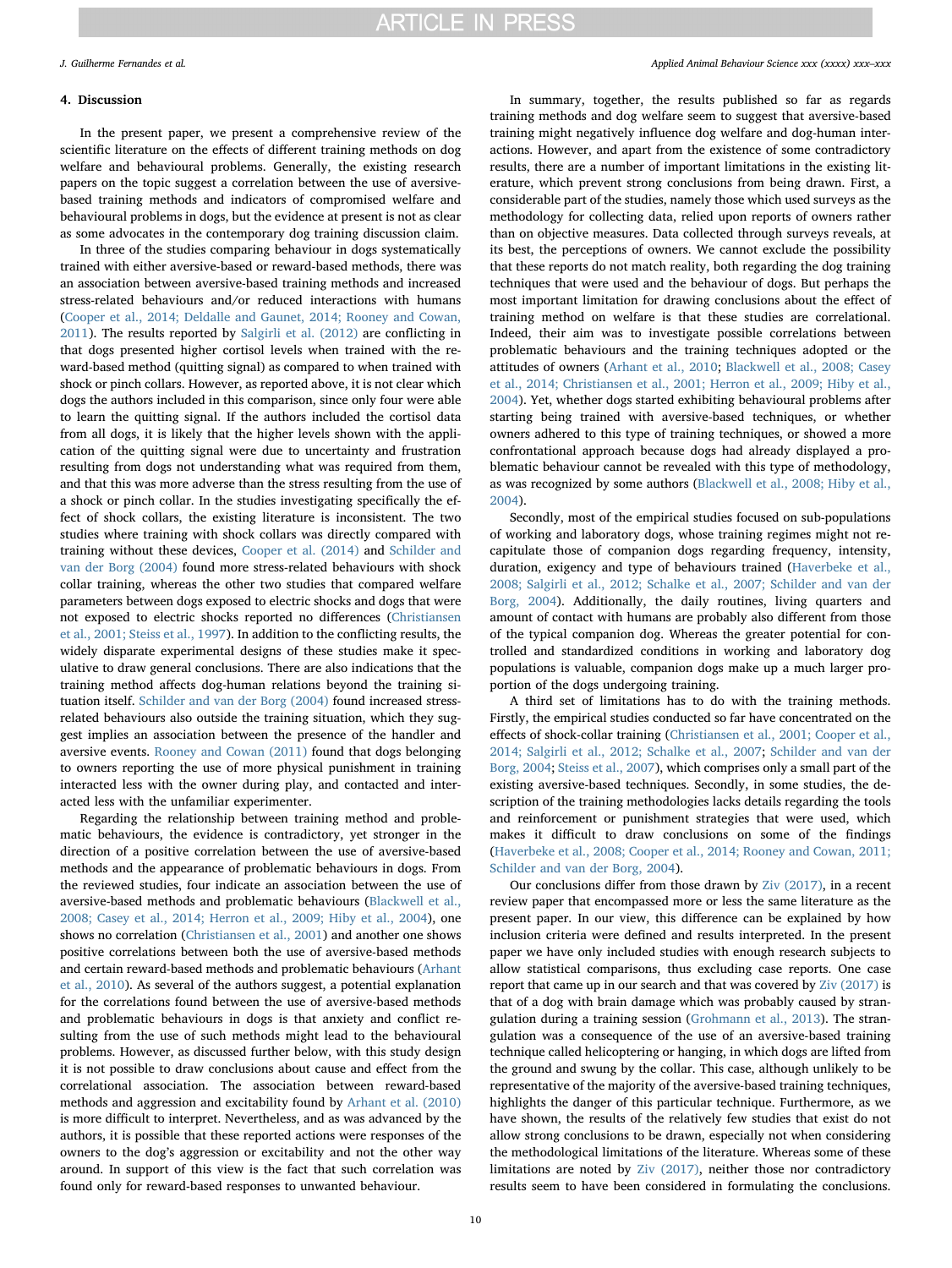The importance of solid review papers in which only studies fulfilling certain quality criteria are included, and in which the results are reviewed in a systematic and unbiased manner is now widely recognized in medicine (Cochrane, n.d.) and are of course equally important for other fields of research informing practice. The articles reviewed in the present paper also shed some light on other aspects pertaining to training which may influence the behaviour and welfare of dogs both negatively and positively. Inconsistency and poor timing in the application of the reinforcers and/or punishers generate unpredictability and uncontrollability of stimulus delivery and may therefore lead to stress and, consequently, have a negative influence on dog welfare (e.g. Dess et al., 1983; Destrez et al., 2013; Weiss, 1972). Additionally, a lower effectiveness of the training method may generate more unpredictability and uncontrollability, and, consequently, an increase in stress. The existing literature is however inconsistent, in that three studies suggest a higher efficacy of reward-based methods over aversive-based methods (Blackwell et al., 2012; Haverbeke et al., 2010; Hiby et al., 2004) whereas another points in the opposite direction (Salgirli et al., 2012), and a fifth shows no differences between the two types of methods (Cooper et al., 2014). Over and above not compromising dog welfare, reward-based methods may also influence dog welfare and dog-human interactions positively. Through classical conditioning, a positive association may develop between people that are present during training and the appetitive stimuli used, such as food, praise or play. In support of this view, some studies showed that dogs and horses trained with reward-based methods presented less stress-related behaviours and interacted more with familiar and unfamiliar people than those trained with aversive‐based methods (Sankey et al., 2010; Schilder and van der Borg, 2004).

### 5. Conclusions and future research

Based on this review we conclude that although currently there is limited scientific evidence of the effect of training method on dog welfare, the existing literature indicates that, at least at some level, aversive-based methods generate stress in dogs. However, further studies are needed to draw strong conclusions on the topic. In particular, empirical and experimental studies are needed. These should take into account the entire range of training tools and techniques used in aversive- and reward-based training methods, in order to appropriately represent the effects of the two methodologies. Furthermore, to get a comprehensive understanding of the effects of the different training methods on dogs in general, more studies are needed on companion dogs and they should include different breeds. Finally, because the effectiveness of the training methods and the consistency and timing of the stimuli delivery may also influence welfare, future studies should also take such aspects in account. Although the development of experimental studies on this topic may raise ethical issues as a consequence of the stress, pain and discomfort that could be intentionally inflicted to the research animals undergoing aversive-based training, empirical studies can be run in real-life situations that overcome these same ethical issues. Several dog training schools exist that work with aversive-based methods, where owners enrol in classes with their dogs. In this context, both trainers and owners comply with the use of such methods. Hence, studying dogs that are being trained at these schools is a good way of obtaining the data that is currently lacking without raising the concern of intentionally allocating random animals to situations that could cause them pain, stress and/or discomfort.

Finally, in addition to the effects on welfare, the efficacy of training methods is also relevant to consider in the choice of training method and, regardless of what science will have to say about the effects of different training methods on dog welfare, it is important to note that the choice of the training method should not be based only on its effects in animal welfare. Dog training is a purpose-built tool and, hence, its efficacy should also be considered in the equation. At present, there is also a lack of scientific evidence on the efficacy of different training methods and it would be relevant to combine this aspect with research on the effects of different training methods on dog welfare.

### Conflict of interest

None.

### Acknowledgements

Ana Catarina Vieira de Castro was funded by Fundação para a Ciência e a Tecnologia with an individual post-doc grant (SFRH/BPD/ 111509/2015).

The work undergoing the present review paper did not receive any specific grant from funding agencies in the public, commercial, or notfor-profit sectors.

### References

- American Veterinary Society of Animal Behavior, 2007. AVSAB Position Statement The Use of Punishment for Behavior Modification in Animals. http://www.vetmed. ucdavis.edu/vmth/local\_resources/pdfs/behavior\_pdfs/AVSAB\_Punishment\_ Statements.pdf (Accessed 2 February 2017).
- Arhant, C., Bubna-Littitz, H., Bartles, A., Futschik, A., troxler, J., 2010. Behaviour of smaller and larger dogs: effects of training methods, inconsistency of owner behaviour and level of engagement in activities with the dog. Appl. Anim. Behav. Sci. 123, 131–142. http://dx.doi.org/10.1016/j.applanim.2010.01.003.
- Azrin, N.H., Holz, W.C., 1966. Punishment. In: Honig, W.K. (Ed.), Operant Behavior: Areas of Research and Application. Prentice Hall, Upper Saddle River, NJ.
- Blackwell, E.J., Twells, C., Seawright, A., Casey, R.A., 2008. The relationship between training methods and the occurrence of behavior problems, as reported by owners, in a population of domestic dogs. J. Vet. Behav. Clin. Appl. Res. 3, 207–217. http://dx. doi.org/10.1016/j.jveb.2007.10.008.
- Blackwell, E.J., Bolster, C., Richards, G., Loftus, B.A., Casey, R.A., 2012. The use of electronic collars for training domestic dogs: estimated prevalence, reasons and risk factors for use, and owner perceived. BMC Vet. Res. 8 (1), 93. http://dx.doi.org/10. 1186/1746-6148-8-93.
- Bradshaw, J.W.S., Blackwell, E.J., Casey, R.A., et al., 2016. Dominance in domestic dogs a response to schilder (2014). J. Vet. Behav. Clin. Appl. Res. 11, 102–108. http://dx. doi.org/10.1016/j.jveb.2015.11.008.
- Casey, R.A., Loftus, B., Bolster, C., Richards, G.J., Blackwell, E.J., 2014. Human direct aggression in domestic dogs (Canis familiaris): occurrence in different context and risk factors. Appl. Anim. Behav. Sci. 152, 52–63. http://dx.doi.org/10.1016/j.applanim. 2013.12.003.
- Christiansen, F.O., Bakken, M., Braastad, B.O., 2001. Behavioural changes and aversive conditioning in hunting dogs by the second-year confrontation with domestic sheep. Appl. Anim. Behav. Sci. 72, 131–143. http://dx.doi.org/10.1016/S0168-1591(00) 00203-3.

Cochrane, n.d. http://http://www.cochrane.org/ (Accessed 27 March 2017).

- Companion Animal Welfare Council, 2012. The Use of Electric Pulse Training Aids (EPTAs) in Companion Animals. . http://eprints.lincoln.ac.uk/14640/1/ CAWC%20ecollar%20report.pdf (Accessed 22 February 2017).
- Cooper, J.J., Cracknell, N., Hardiman, J., Wright, H., Mills, D., 2014. The welfare consequences and efficacy of training pet dogs with remote electronic training collars in comparison to reward based training. PLoS One 9, e102722. http://dx.doi.org/10. 1371/journal.pone.0102722.
- Coppinger, R., Coppinger, L., 2001. Dogs: A Startling New Understanding of Canine Origin, Behaviour & Evolution. Simon and Schuster, New York, NY.
- Deldalle, S., Gaunet, F., 2014. Effects of 2 training methods on stress-related behaviors of the dog (Canis familiaris) and on the dog-owner relantionship. J. Vet. Behav. Clin. Appl. Res. 9, 58–65. http://dx.doi.org/10.1016/j.jveb.2013.11.004.
- Dess, N.K., Linwick, D., Patterson, J., Overmier, J.B., Levine, S., 1983. Immediate and proactive effects of controllability and predictability on plasma cortisol responses to shocks in dogs. Behav. Neurosci. 97, 1005–1016.
- Destrez, A., Deiss, V., Leterrier, C., Boivin, X., Boissy, A., 2013. Long-term exposure to unpredictable and uncontrollable aversive events alters fearfulness in sheep. Animal 7, 476–484. http://dx.doi.org/10.1017/S1751731112001796.
- Electronic Collar Manufacturers Association, n.d. http://ecma.eu.com/ (Accessed 22 February 2017).
- Gellman, J., 2012. http://solidk9training.com/2012/06/14/prong-collars-are-lifesavingand-humane-training-tools/ (Accessed 19 June 2017).
- Grohmann, K., Dickomeit, M.J., Schmidt, M.J., Kramer, M., 2013. Severe brain damage after punitive training technique with a choke chain collar in a German shepherd dog. J. Vet. Behav. 8, 180–184. http://dx.doi.org/10.1016/j.jveb.2013.01.002.
- Haverbeke, A., Laporte, B., Depiereux, E., Giffroy, J.M., Diederich, C., 2008. Training methods of military dog handlers and their effects on the team's performances. Appl. Anim. Behav. Sci. 113, 110–122. http://dx.doi.org/10.1016/j.applanim.2007.11. 010.
- Haverbeke, A., Messaoudi, F., Depiereux, E., Stevens, M., Giffroy, J.-M., Diederich, C., 2010. Efficiency of working dogs undergoing a new Human Familiarization and Training Program. J. Vet. Behav. Clin. Appl. Res. 5, 112–119. http://dx.doi.org/10.